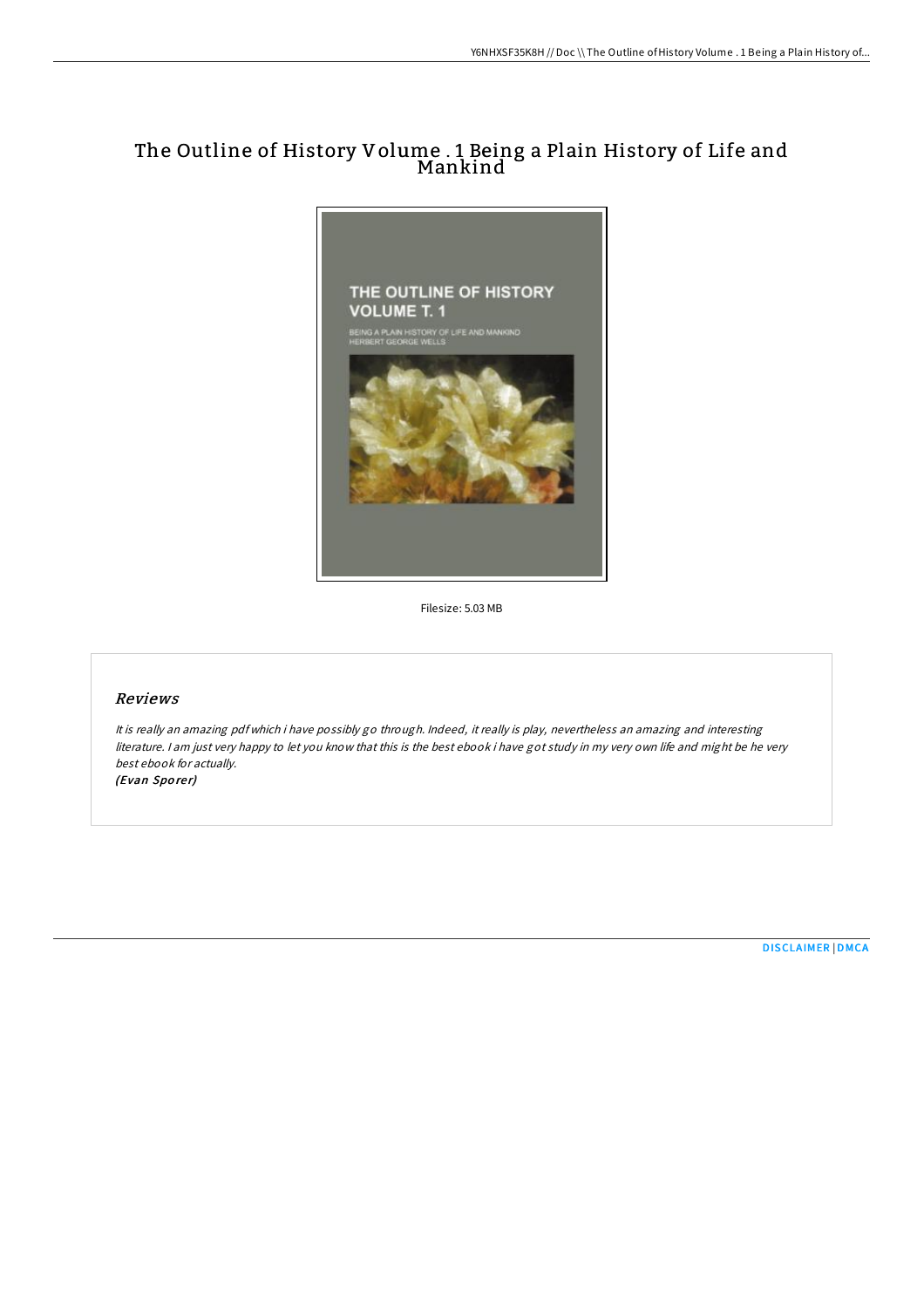### THE OUTLINE OF HISTORY VOLUME . 1 BEING A PLAIN HISTORY OF LIFE AND MANKIND



To download The Outline of History Volume . 1 Being a Plain History of Life and Mankind PDF, you should click the web link beneath and save the document or have access to other information which might be relevant to THE OUTLINE OF HISTORY VOLUME . 1 BEING A PLAIN HISTORY OF LIFE AND MANKIND book.

RareBooksClub. Paperback. Book Condition: New. This item is printed on demand. Paperback. 108 pages. Dimensions: 9.7in. x 7.4in. x 0.2in.This historic book may have numerous typos and missing text. Purchasers can download a free scanned copy of the original book (without typos) from the publisher. Not indexed. Not illustrated. 1922 Excerpt: . . . Africa, the negro was making a slower progress, and that, it would seem, under the stimulus of invasion by whiter tribes from the Mediterranean regions, bringing with them in succession cultivation and the use of metals. These white men came to the black by two routes: across the Sahara to the west as Berbers and Tuaregs and the like, to mix with the negro and create such quasi-white races as the Fulas; and also by way of the Nile, where the Baganda (Gandafolk) of Uganda, for example, may possibly be of remote white origin. The African forests were denser then, and spread eastward and northward from the Upper Nile. The islands of the East Indies, three thousand years ago, were probably still only inhabited here and there by stranded patches of Palaeolithic Australoids, who had wandered thither in those immemorial ages when there was a nearly complete land bridge by way of the East Indies to Australia. The Islands of Oceania were uninhabited. The spreading of the heliolithic peoples by sea-going canoes into the islands of the Pacific came much later in the history of man, at earliest a thousand years B. C. Still later did they reach Madagascar. The beauty of New Zealand also was as yet wasted upon mankind; its highest living creatures were a great ostrich-like bird, the moa, now extinct, and the little kiwi which has feathers like coarse hair and the merest rudiments of wings. In North America a group of...

 $\overline{p}$ Read The Outline of History Volume . 1 Being a Plain History of Life and [Mankind](http://almighty24.tech/the-outline-of-history-volume-1-being-a-plain-hi.html) Online B Download PDF The Outline of History Volume . 1 Being a Plain History of Life and [Mankind](http://almighty24.tech/the-outline-of-history-volume-1-being-a-plain-hi.html)